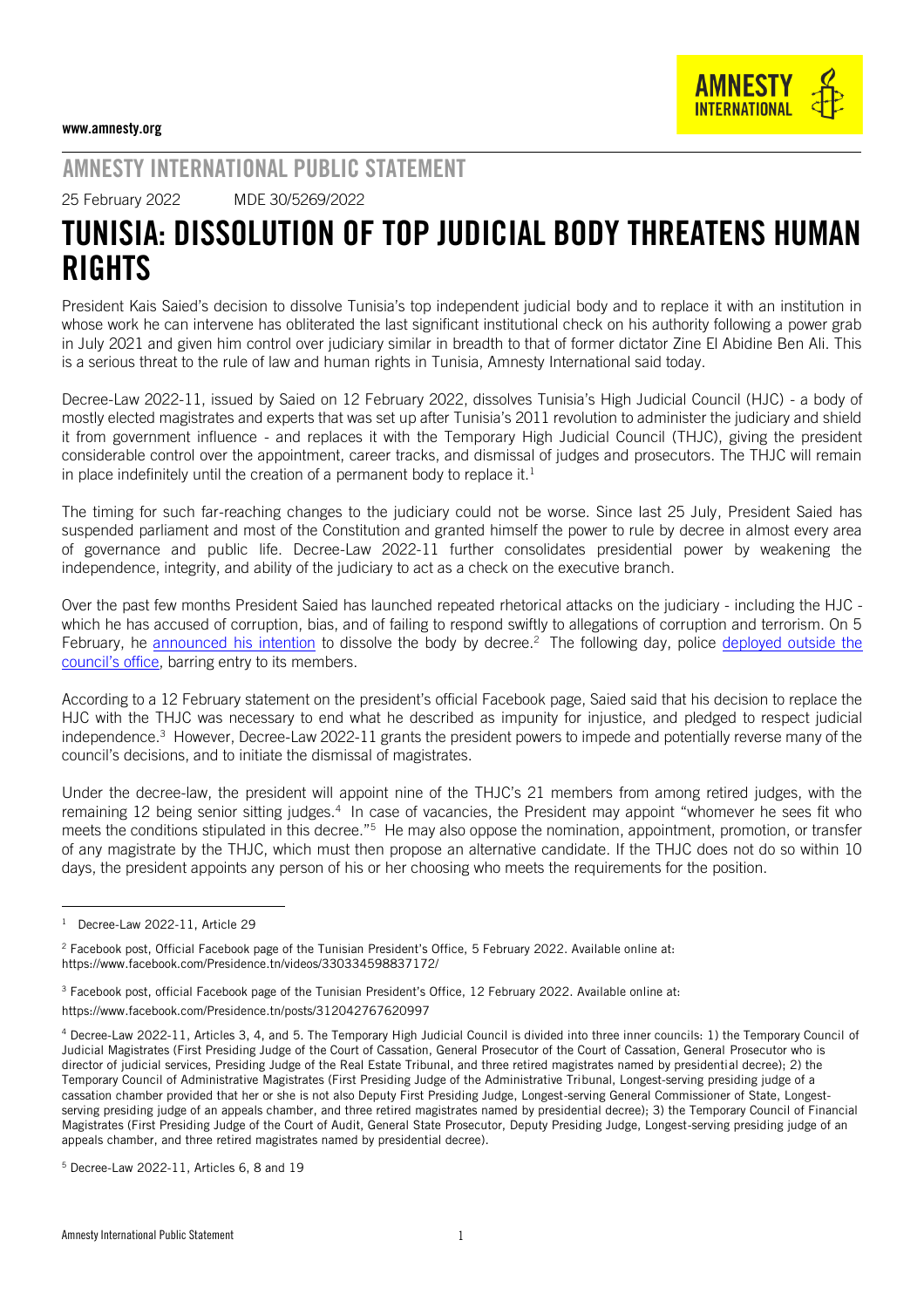The president may also request - summarily and outside disciplinary procedures – that the THJC dismiss any judge that the president deems to be "breaching professional duties" - a vague and overly broad term that is not defined in the decreelaw, and which exposes magistrates to potential pressure or retaliation.<sup>6</sup> Under international law, judges should face dismissal only for serious misconduct or incompetence and following a fair and impartial procedure.

In addition, Article 9 of the decree-law imposes a blanket ban on magistrates from carrying out strikes or "any organized collective action that may cause disorder or disruption in the functioning of court work." This effectively restores a Ben Aliera prohibition and wipes out an expansion of freedom of expression and association rights that magistrates gained after his ouster.<sup>7</sup> Given President Saied's current concentration of powers and record of issuing far-reaching decrees [without public](https://www.amnesty.org/en/latest/news/2021/12/tunisia-must-halt-covid-vaccine-pass/)  [debate,](https://www.amnesty.org/en/latest/news/2021/12/tunisia-must-halt-covid-vaccine-pass/) Article 9 also cuts off magistrates entirely from an increasingly important means for Tunisians to voice their opinions on law and policy.

The United Nations' Basic Principles on the Independence of the Judiciary state that "members of the judiciary are like other citizens entitled to freedom of expression, belief, association and assembly" provided "they conduct themselves in such a manner as to preserve the dignity of their office and the impartiality and independence of the judiciary." The same principles are included in the Principles and guidelines on the right to a fair trial and legal assistance in Africa.

The right to a fair trial before an independent and impartial court is guaranteed by international law as a bedrock for the protection of human rights. Amnesty International calls on President Saied to reinstate the High Judicial Council immediately and refrain from any further measures that threaten the independence, authority, or effectiveness of the judiciary.

## Background on the High Judicial Council

Under Ben Ali, who ruled Tunisia from 1987 until he was toppled by revolution in 2011, the president appointed all magistrates in Tunisia based on nominations by the previous HJC and presided over it himself, while the justice minister served as the HJC's vice-president. Under a 2005 law, the president also chose nine of the HJC's 19 members, so that the executive branch comprised or controlled a majority of the council.

After Ben Ali's ouster, post-revolution authorities suspended the HJC in 2011, and an interim elected legislature set up a provisional judicial council in 2013. In 2014, Tunisia adopted a new constitution that included articles guaranteeing the independence both of the judicial branch in general and specifically of the HJC in fulfilling its constitutional mandate to ensure "the sound functioning of the justice system and respect for its independence."<sup>8</sup> In 2016, the country's new parliament established a new HJC to replace permanently the Ben Ali-era council.<sup>9</sup>

Under the 2014 constitution and the 2016 law creating the new HJC, two thirds of the council's members were magistrates of whom a majority were elected by their peers. The remaining third of the HJC's members were elected legal, financial, tax, and accounting experts. There was no role in the council for any member of the executive or legislative branches of government. <sup>10</sup>

On 25 July 2021, President Saied suspended parliament and dismissed then-Head of Government Hichem Mechichi, claiming emergency powers that he said were granted to him by the constitution. On 22 September he issued Presidential Decree 2021-117, which suspends all but the preamble and first two chapters of the Constitution, and grants him the

<sup>9</sup> Organic Law 2016-34

-



<sup>6</sup> Decree-Law 2022-11, Article 20

 $7$  Decree-Law 2022-11, Article 9. Previously, magistrates had been barred from going on strike or carrying out any other organized action that served to "disrupt, impede, or halt" the functioning of the court system under Article 18 of Law 1967-29 (1967). That article had been added to Law 1967-29 by Organic Law 1985-79 (1985).

<sup>8</sup> Constitution of the Tunisian Republic, 2014, Articles 102, 113 and 114

<sup>&</sup>lt;sup>10</sup> Constitution of the Tunisian Republic, 2014, Article 112 ; Organic Law 2016-34, Articles 7, 10, 11, and 12